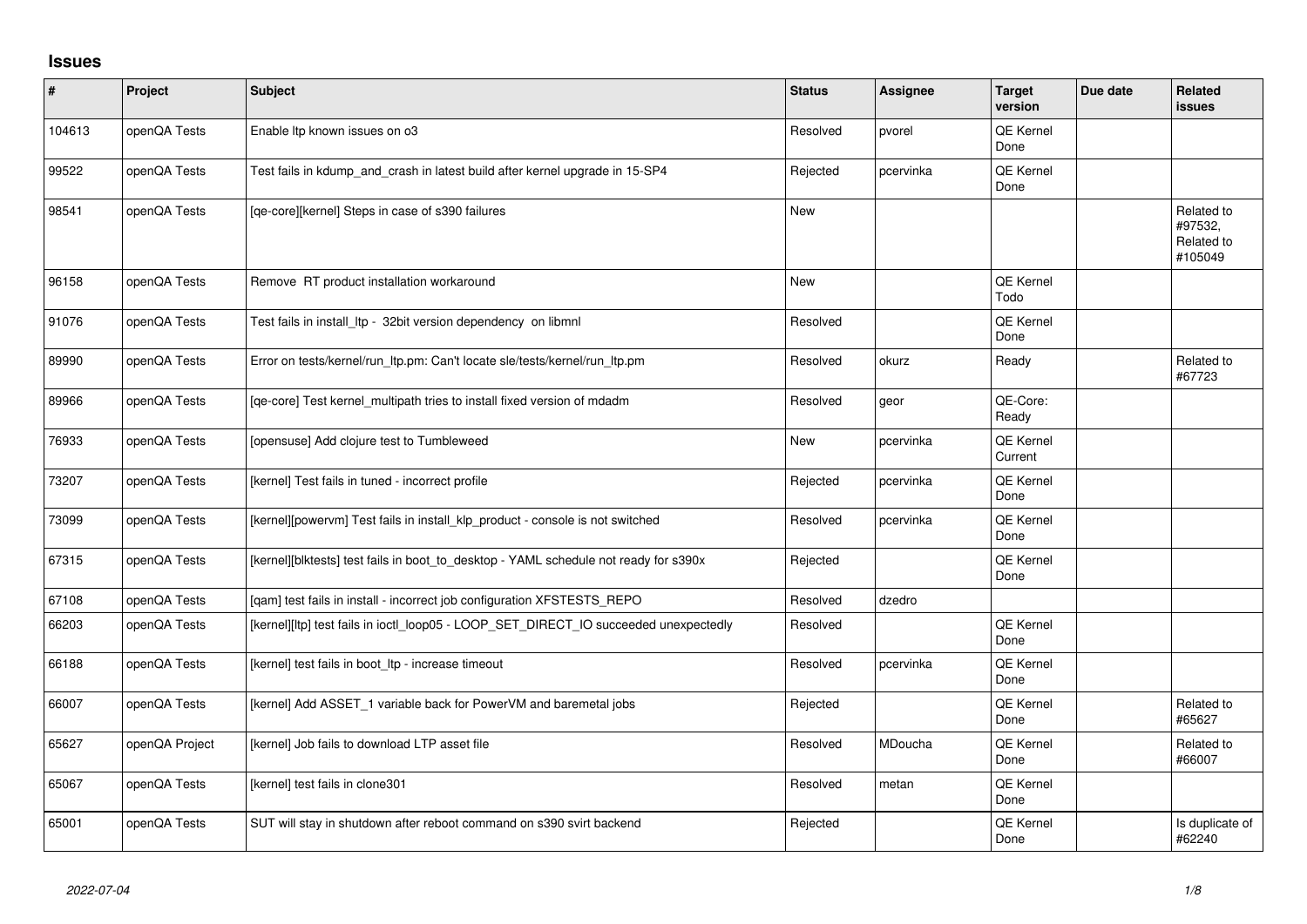| #     | Project        | <b>Subject</b>                                                                              | <b>Status</b> | Assignee  | <b>Target</b><br>version | Due date | Related<br>issues                                                                                  |
|-------|----------------|---------------------------------------------------------------------------------------------|---------------|-----------|--------------------------|----------|----------------------------------------------------------------------------------------------------|
| 64030 | openQA Tests   | [kernel][ltp]spvm] test fails in boot_ltp - Not finished boot                               | Resolved      | pcervinka | QE Kernel<br>Done        |          |                                                                                                    |
| 63943 | openQA Tests   | [kernel][ltp] test fails in pkey01 - Setup hugepages before test execution                  | Resolved      | pcervinka | QE Kernel<br>Done        |          | Related to<br>#63610                                                                               |
| 63610 | openQA Tests   | [kernel][ltp][spvm] - test fails in pkey01 on spvm                                          | Resolved      | pcervinka | QE Kernel<br>Done        |          | Related to<br>#63943                                                                               |
| 60818 | openQA Tests   | [kernel] test fails in kdump_and_crash - password prompt is not catched                     | Resolved      | pcervinka | QE Kernel<br>Done        |          |                                                                                                    |
| 60746 | openQA Tests   | [kernel] test fails in boot to desktop - increase timeout after password                    | Resolved      | pcervinka | QE Kernel<br>Done        |          |                                                                                                    |
| 60449 | openQA Tests   | [kernel] test fails in kdump_and_crash - test is disabling kdump                            | Rejected      | pcervinka | QE Kernel<br>Done        |          |                                                                                                    |
| 60326 | openQA Tests   | [kernel] test fails in multipath - update schedule                                          | Resolved      | pcervinka | QE Kernel<br>Done        |          |                                                                                                    |
| 60182 | openQA Tests   | [kernel][spvm] test fails in lvm_no_separate_home - update needles                          | Resolved      | pcervinka | QE Kernel<br>Done        |          |                                                                                                    |
| 60083 | openQA Tests   | [kernel][functional] - test fails in boot_to_desktop - password is not entered              | Resolved      | pcervinka | QE Kernel<br>Done        |          |                                                                                                    |
| 59954 | openQA Tests   | [kernel][spvm] test fails in qa_test_klp - git should be git-core                           | Resolved      | pcervinka | QE Kernel<br>Done        |          |                                                                                                    |
| 59843 | openQA Tests   | [spvm][kernel][openqa] test fails in coredump_collect - multiple select_console fails       | Resolved      | pcervinka | QE Kernel<br>Done        |          | Related to<br>#60497                                                                               |
| 59226 | openQA Tests   | [kernel]ltp][spvm][sporadic] test fails in boot_ltp - cat /tmp/ver_linux_before.txt timeout | Resolved      | pcervinka | QE Kernel<br>Done        |          | Related to<br>#59190                                                                               |
| 59223 | openQA Tests   | [kernel][spvm][sporadic] test fails in boot_ltp - timeout/slow boot                         | Rejected      | pcervinka | QE Kernel<br>Done        |          |                                                                                                    |
| 58871 | openQA Tests   | [spvm][kernel][functional] Shutdown check not implemented for spvm backend                  | Resolved      | pcervinka | QE Kernel<br>Done        |          |                                                                                                    |
| 58295 | openQA Tests   | [kernel][sporadic] test fails in kdump_and_crash - password is entered too early            | Rejected      | pcervinka | QE Kernel<br>Done        |          |                                                                                                    |
| 57329 | openQA Tests   | [kernel][functional] PowerVM console is not active all the time                             | Resolved      | pcervinka | QE Kernel<br>Done        |          | Related to<br>#54617.<br>Related to<br>#58220,<br>Related to<br>#14626, Has<br>duplicate<br>#62819 |
| 57266 | openQA Project | Forbid test suite name changes if used in job groups                                        | Resolved      | cdywan    | Done                     |          |                                                                                                    |
| 57224 | openQA Tests   | [kernel] - test fails in kdump_and_crash - pasword is not entered before grub               | Resolved      | pcervinka | QE Kernel<br>Done        |          |                                                                                                    |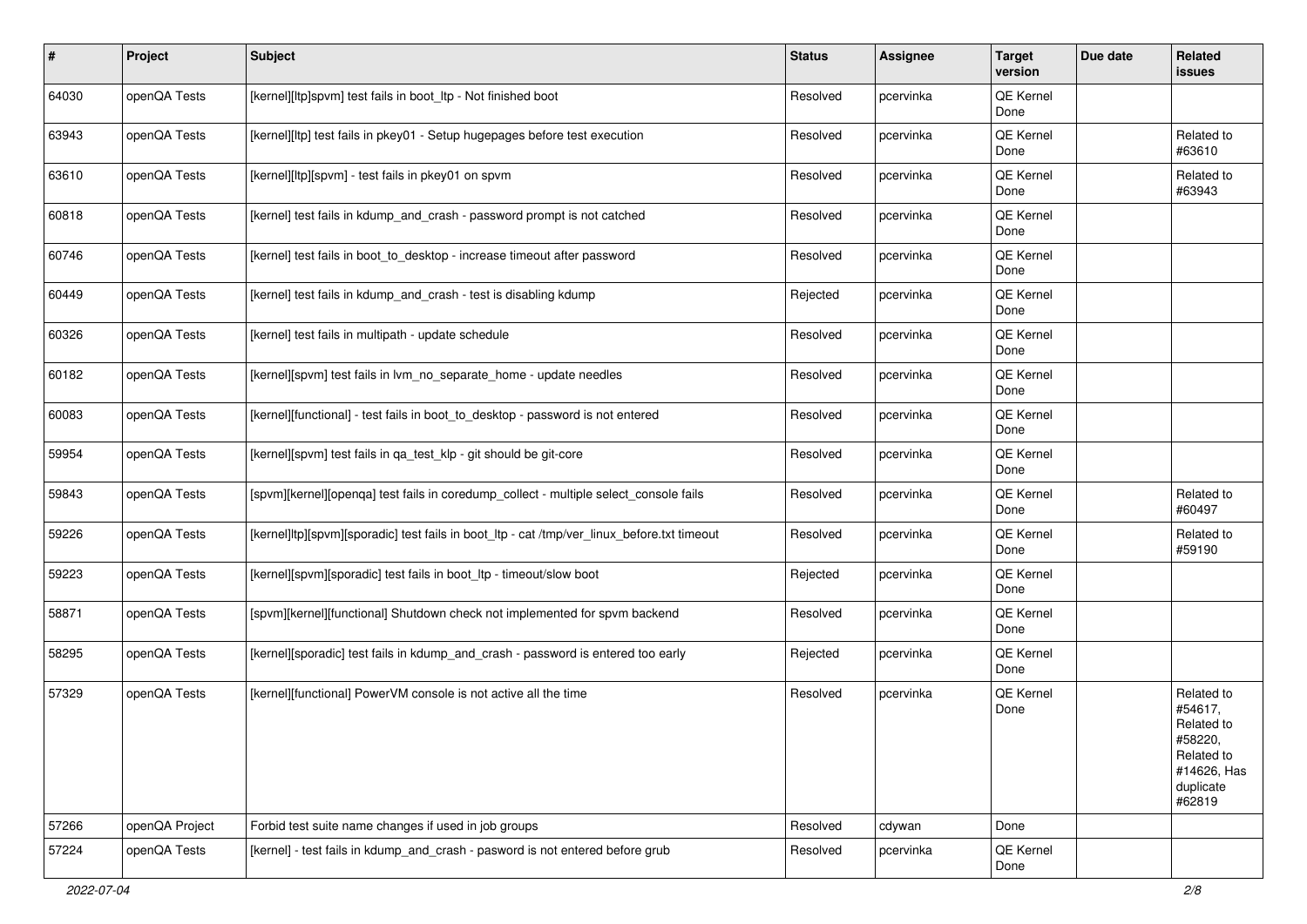| #     | Project      | <b>Subject</b>                                                                                                 | <b>Status</b> | <b>Assignee</b> | <b>Target</b><br>version | Due date | Related<br>issues    |
|-------|--------------|----------------------------------------------------------------------------------------------------------------|---------------|-----------------|--------------------------|----------|----------------------|
| 56615 | openQA Tests | [kernel] test fails in tuned - error message for perf_bias failure is different on SLE15-SP1                   | Resolved      | pcervinka       | QE Kernel<br>Done        |          |                      |
| 55166 | openQA Tests | [spvm][ppc][serial] test fails in kdump_and_crash - no response from serial                                    | Closed        | pcervinka       | QE Kernel<br>Done        |          |                      |
| 54416 | openQA Tests | [kernel][ltp] Setup GitLab CI for LTP daily builds                                                             | Closed        | pcervinka       | QE Kernel<br>Done        |          |                      |
| 54275 | openQA Tests | [kernel]kotd][ltp][s390x] test fails in install_ltp - failure after install_kotd, console issue                | Closed        | pcervinka       | QE Kernel<br>Done        |          | Related to<br>#54260 |
| 53294 | openQA Tests | [kernel][ltp] test fails in boot_ltp - incorrect kernel name provided                                          | Closed        | pcervinka       | QE Kernel<br>Done        |          | Related to<br>#51743 |
| 53165 | openQA Tests | [kernel][installation][lvm] test fails in lvm_no_separate_home - update lvm installation part for<br>sle12-sp5 | Closed        | pcervinka       | QE Kernel<br>Done        |          |                      |
| 52409 | openQA Tests | [sle][kernel][textmode][ppc] test fails in system_role - installation fail during system_role selection        | Resolved      | pcervinka       | QE Kernel<br>Done        |          |                      |
| 51365 | openQA Tests | [research] Named pipe /dev/sshserial missing lines on first use                                                | Resolved      | pcervinka       | QE Kernel<br>Done        |          |                      |
| 50459 | openQA Tests | [qam][blue][leap] test fails in updates_packagekit_gpk - fail after update                                     | Resolved      | pcervinka       |                          |          |                      |
| 50387 | openQA Tests | [gam][blue] - test fails in updates packagekit kde                                                             | Resolved      | pcervinka       |                          |          |                      |
| 50309 | openQA Tests | [qam][blue][leap][opensuse] Update online_repos behavior to activate online repositories                       | Resolved      | pcervinka       |                          |          | Blocks #39449        |
| 50243 | openQA Tests | [kernel] - test fails in trinity - test is not designed to be run on ooo                                       | Resolved      | pvorel          | QE Kernel<br>Done        |          | Related to<br>#50525 |
| 50045 | openQA Tests | [qam][blue][sle] - Fix type_password to accept parameters and pass them to the inner call<br>type_string       | Resolved      | pcervinka       |                          |          | Related to<br>#49655 |
| 49673 | openQA Tests | [qam] test fails in zypper_docker - increase timeout for zypper docker operation                               | Resolved      |                 |                          |          |                      |
| 49646 | openQA Tests | [qam][s390] test fails in installation - system will not boot and login screen is not reached                  | Rejected      |                 |                          |          |                      |
| 49628 | openQA Tests | [qam] test fails in setup_online_repos - missing configure online repositories                                 | Rejected      | pcervinka       |                          |          | Related to<br>#39449 |
| 49418 | openQA Tests | [qe-asg][qem] test fails in cluster_md                                                                         | Resolved      | jadamek         |                          |          |                      |
| 49313 | qe-yast      | [qam][newt][yast2-rdp] Regression test yast rdp                                                                | Resolved      | jgwang          |                          |          |                      |
| 49310 | qe-yast      | Regression test yast proxy                                                                                     | New           |                 | future                   |          |                      |
| 49307 | qe-yast      | Regression test yast nis-server                                                                                | Rejected      | riafarov        |                          |          |                      |
| 49304 | qe-yast      | Regression test yast nis                                                                                       | New           |                 | future                   |          |                      |
| 49298 | qe-yast      | [qam][newt][yast2-nfs-server] Regression test yast nfs-server                                                  | Resolved      | simonlm         |                          |          |                      |
| 49295 | qe-yast      | [gam][newt][yast2-nfs-client] Regression test yast nfs                                                         | Resolved      | jgwang          |                          |          |                      |
| 49289 | qe-yast      | Regression test yast mail                                                                                      | New           |                 | future                   |          |                      |
| 49286 | qe-yast      | [qam][newt][yast2-lang] Regression test yast language                                                          | Resolved      | mgrifalconi     |                          |          |                      |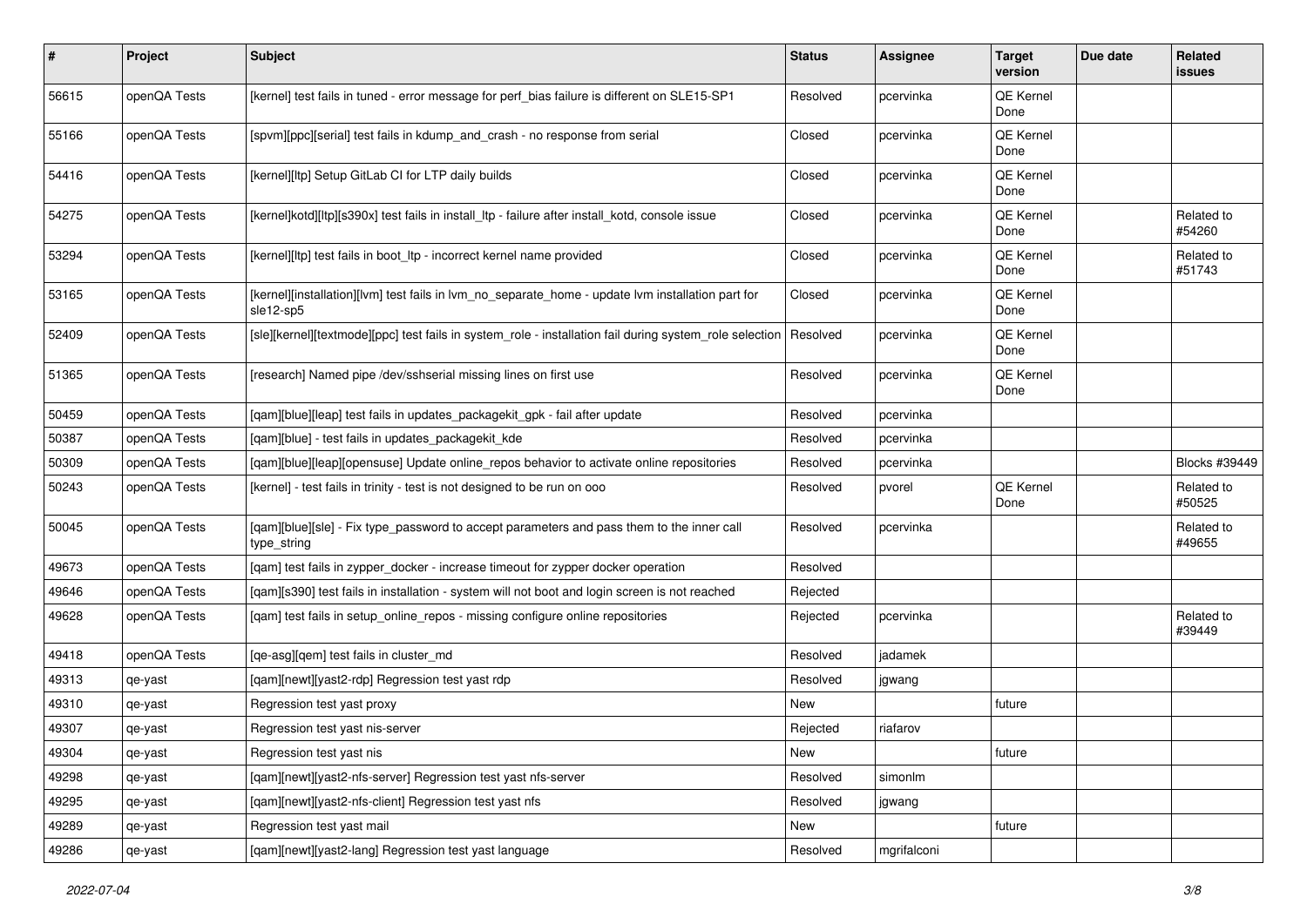| $\vert$ # | Project        | <b>Subject</b>                                                                          | <b>Status</b> | <b>Assignee</b>     | <b>Target</b><br>version | Due date   | <b>Related</b><br><b>issues</b>               |
|-----------|----------------|-----------------------------------------------------------------------------------------|---------------|---------------------|--------------------------|------------|-----------------------------------------------|
| 49283     | qe-yast        | [qam] Regression test yast keyboard                                                     | Resolved      | simonlm             |                          |            |                                               |
| 49280     | qe-yast        | Regression test yast kdump                                                              | New           |                     | future                   |            |                                               |
| 49277     | qe-yast        | [qam][newt][yast2-http-server] Regression test yast http-server                         | Resolved      | shukui              |                          |            |                                               |
| 49271     | qe-yast        | [qam][newt][yast2-ftp-server] Regression test yast ftp-server                           | Resolved      | shukui              |                          |            |                                               |
| 49268     | qe-yast        | Regression test yast firewall                                                           | Rejected      | <b>JERiveraMoya</b> | future                   |            |                                               |
| 49265     | qe-yast        | [qam][maint][yast2-storage][yast2-storage-ng] Regression test yast disk                 | Resolved      | mgrifalconi         |                          |            |                                               |
| 49262     | qe-yast        | [qam][newt][yast2-dns-server] Regression test yast dns-server                           | Resolved      | tonyyuan            |                          |            |                                               |
| 49259     | qe-yast        | Regression test yast dhcp-server                                                        | New           |                     | future                   |            |                                               |
| 49256     | qe-yast        | Regression test yast audit-laf                                                          | New           |                     | future                   |            |                                               |
| 49253     | qe-yast        | [qam] Regression test for yast add-on command line option                               | Rejected      | jgwang              |                          |            |                                               |
| 49250     | qe-yast        | [qam][newt][yast2-network] Regression test for yast lan command line option             | Resolved      | vpelcak             |                          |            |                                               |
| 49244     | qe-yast        | YaST Command Line Options TRACKER                                                       | New           |                     | future                   |            |                                               |
| 49217     | openQA Tests   | [qam][kernel][aarch64][sle] kdump is not scheduled for aarch64                          | Resolved      | pcervinka           |                          |            |                                               |
| 49121     | openQA Tests   | [qam][kernel][multipath][aarch64] Qemu fails setup multipath on qemu_aarch64            | Resolved      | pcervinka           |                          |            |                                               |
| 48530     | openQA Tests   | [qam] Test fails in update_install for networkmager update on ppc64le and s390          | Rejected      | pcervinka           |                          |            |                                               |
| 48527     | qe-yast        | Include tests load_extra_tests_y2uitest_ncurses tom QAM jobs                            | New           |                     | future                   |            |                                               |
| 48524     | openQA Tests   | [qam][ha] Test fails during iscsi client setup - host: command not found                | Resolved      | pcervinka           |                          |            | Has duplicate<br>#48302                       |
| 48467     | openQA Tests   | [qam][sle] test fails in zypper_lifecycle_toolchain - increase timeout for installation | Resolved      | martinsmac          |                          | 2019-03-16 | Is duplicate of<br>#47228                     |
| 48362     | openQA Tests   | [qam] test fails in supportutils - remove pam check                                     | Resolved      | hurhaj              |                          |            |                                               |
| 48308     | openQA Tests   | [qam][kernel] test fails in kernel_multipath - missing python2 module                   | Rejected      | pcervinka           |                          |            |                                               |
| 48155     | openQA Project | [qam][tools][kernel] Duplicate bootindex with multiple paths                            | Resolved      | pcervinka           |                          |            |                                               |
| 46895     | openQA Tests   | [qam] test fails in dracut - output not matched on 15SP1                                | Resolved      | pstivanin           |                          | 2019-01-31 | Related to<br>#47417                          |
| 46487     | openQA Tests   | [qam][functional][y] test fails in select_patterns_and_packages                         | Resolved      | riafarov            | Milestone 24             |            |                                               |
| 46109     | openQA Tests   | [qam] test fails in addon_products_via_SCC_yast2                                        | Resolved      | dheidler            |                          |            | Related to<br>#44252                          |
| 44696     | openQA Tests   | [qam] test fails in sshd - user password is weak                                        | Resolved      | pdostal             |                          |            |                                               |
| 43244     | openQA Tests   | [sle][functional][u] test fails in ntp_client - new test fails on sle15                 | Rejected      | dheidler            | Milestone 20             |            | Related to<br>#43052                          |
| 41396     | openQA Tests   | [qam] Revise updates_packagekit_kde                                                     | Rejected      | pcervinka           |                          |            | Related to<br>#41030,<br>Related to<br>#36138 |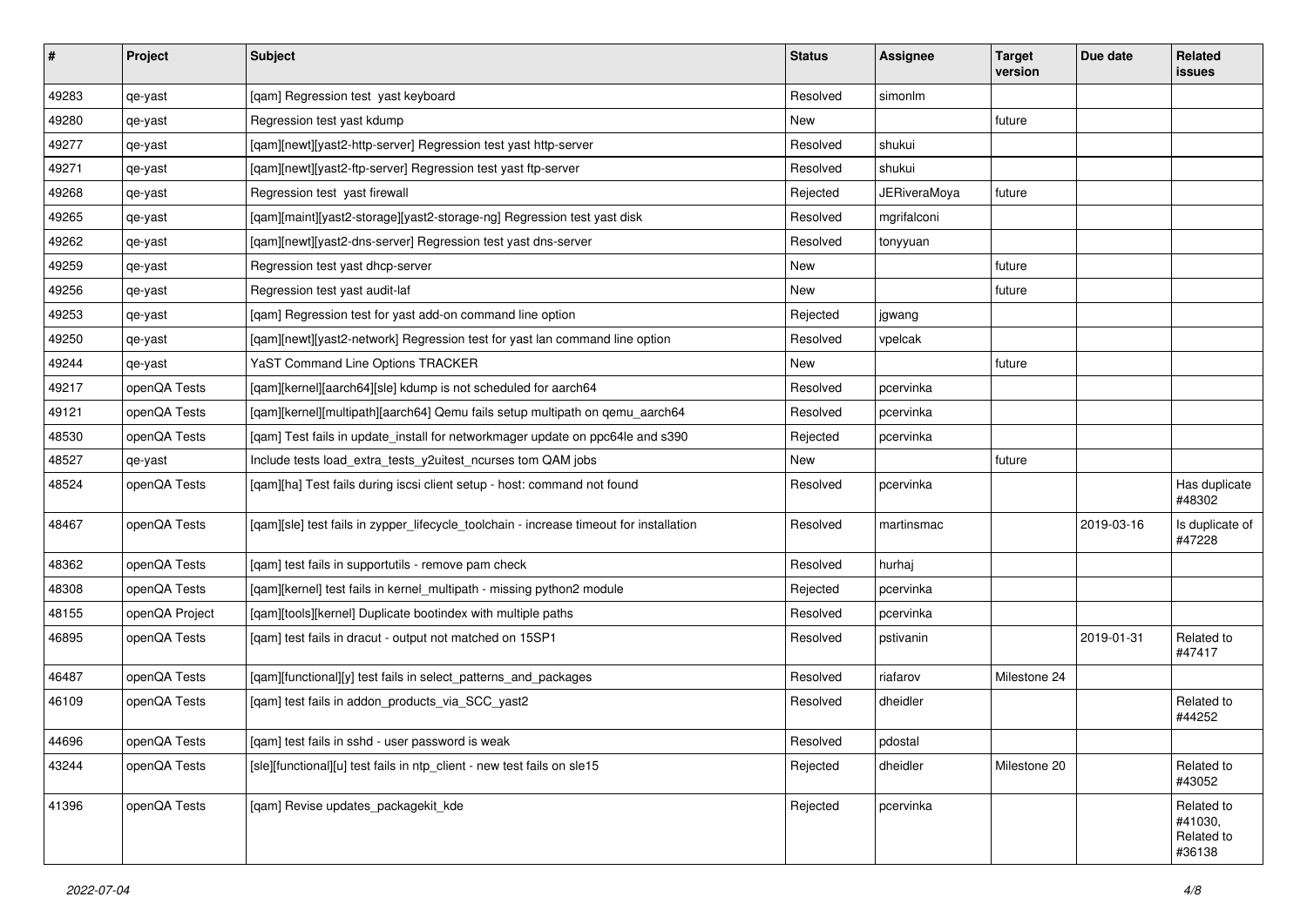| $\vert$ # | Project        | <b>Subject</b>                                                                                                  | <b>Status</b> | <b>Assignee</b> | <b>Target</b><br>version | Due date   | Related<br>issues                                                                                                                                 |
|-----------|----------------|-----------------------------------------------------------------------------------------------------------------|---------------|-----------------|--------------------------|------------|---------------------------------------------------------------------------------------------------------------------------------------------------|
| 41030     | openQA Tests   | [qam] test fails in updates_packagekit_kde - zypper update requires additional install step                     | Resolved      | pcervinka       |                          |            | Related to<br>#41396                                                                                                                              |
| 40547     | openQA Tests   | [qam][opensuse] test fails in updates_packagekit_kde - job timeout                                              | Resolved      | pcervinka       | Done                     |            |                                                                                                                                                   |
| 40418     | openQA Tests   | [qam][functional][sle] test fails in select_patterns_and_packages                                               | Resolved      | riafarov        |                          |            | Related to<br>#38870                                                                                                                              |
| 40259     | openQA Tests   | [qam] test fails in libreoffice_mainmenu_components - needle fail at base-install                               | Resolved      | yuanren10       |                          |            |                                                                                                                                                   |
| 40181     | openQA Tests   | [network] test fails in before_test - wicked basic test fails on 15SP1                                          | Resolved      | pcervinka       | Done                     |            |                                                                                                                                                   |
| 39887     | openQA Tests   | [kernel] [sle] [network] test fails in before_test - network failure                                            | Resolved      | pcervinka       | Done                     |            |                                                                                                                                                   |
| 39536     | openQA Tests   | [qam] test fails in patch_and_reboot - add missing variables for qam test issues                                | Resolved      | pcervinka       | Done                     |            |                                                                                                                                                   |
| 38387     | openQA Tests   | [functional][u][sporadic][medium] test fails in gnucash - window is not closed                                  | Resolved      | SLindoMansilla  | Milestone 18             | 2018-08-28 | Related to<br>#38057,<br>Related to<br>#38114,<br>Related to<br>#38702,<br>Related to<br>#39131,<br>Related to<br>#40172.<br>Related to<br>#40319 |
| 38261     | openQA Tests   | [gam] test fails in keymap or locale - tested text not written in console                                       | Rejected      | pcervinka       | Done                     |            |                                                                                                                                                   |
| 38192     | openQA Tests   | [qam] [sle] test fails in firefox_flashplayer - tracking protection information is present                      | Rejected      | bfilho          |                          |            |                                                                                                                                                   |
| 38183     | openQA Tests   | [qam] [sle15] test fails in userspace_net_snmp - Error opening specified endpoint<br>"udp:localhost:"           | Rejected      |                 |                          |            |                                                                                                                                                   |
| 38180     | openQA Tests   | [qam] [sle15] test fails in userspace_systemd - update test suite for sle15                                     | Rejected      | itzhao          |                          |            |                                                                                                                                                   |
| 38138     | openQA Tests   | [qam] [sle15] test fails in userspace_coreutils - qa_test_coreutils not properly updated for sle15              | Resolved      |                 |                          |            |                                                                                                                                                   |
| 38135     | openQA Tests   | [qam] [sle15] test fails in userspace_bind - qa_test_bind is not updated for SLE15                              | Resolved      | pcervinka       | Done                     |            |                                                                                                                                                   |
| 38129     | openQA Tests   | [qam] [sle15] test fails in userspace_apparmor - suite qa_test_apparmor not updated for sle15                   | Resolved      |                 |                          |            | Related to<br>#43982                                                                                                                              |
| 38069     | openQA Tests   | [gam] [sle] [functional] test fails in pidgin IRC - failure after check screen change                           | Resolved      | okurz           |                          |            |                                                                                                                                                   |
| 38066     | openQA Tests   | [qam] [sle] [functional] test fails in application_starts_on_login - failure after check_screen<br>change       | Resolved      | okurz           |                          |            |                                                                                                                                                   |
| 38015     | openQA Project | [qam] [sle15] Missing SLE5 iso                                                                                  | Rejected      | pcervinka       | Done                     |            |                                                                                                                                                   |
| 38003     | openQA Tests   | [qam] [sle15] test fails in scc_registration - no candidate needle with tag(s)<br>'scc-module-%REQUIRED_ADDONS% | Rejected      |                 |                          |            |                                                                                                                                                   |
| 38000     | openQA Tests   | [sle15] [qam] test fails in bootloader_s390 - Could not retrieve required variable REPO_0                       | Rejected      |                 | Done                     |            |                                                                                                                                                   |
| 37979     | openQA Tests   | [SLE] test fails in updates_packagekit_gpk - gpk-update-viewer doesn't start                                    | Resolved      | riafarov        |                          |            | Related to<br>#31954                                                                                                                              |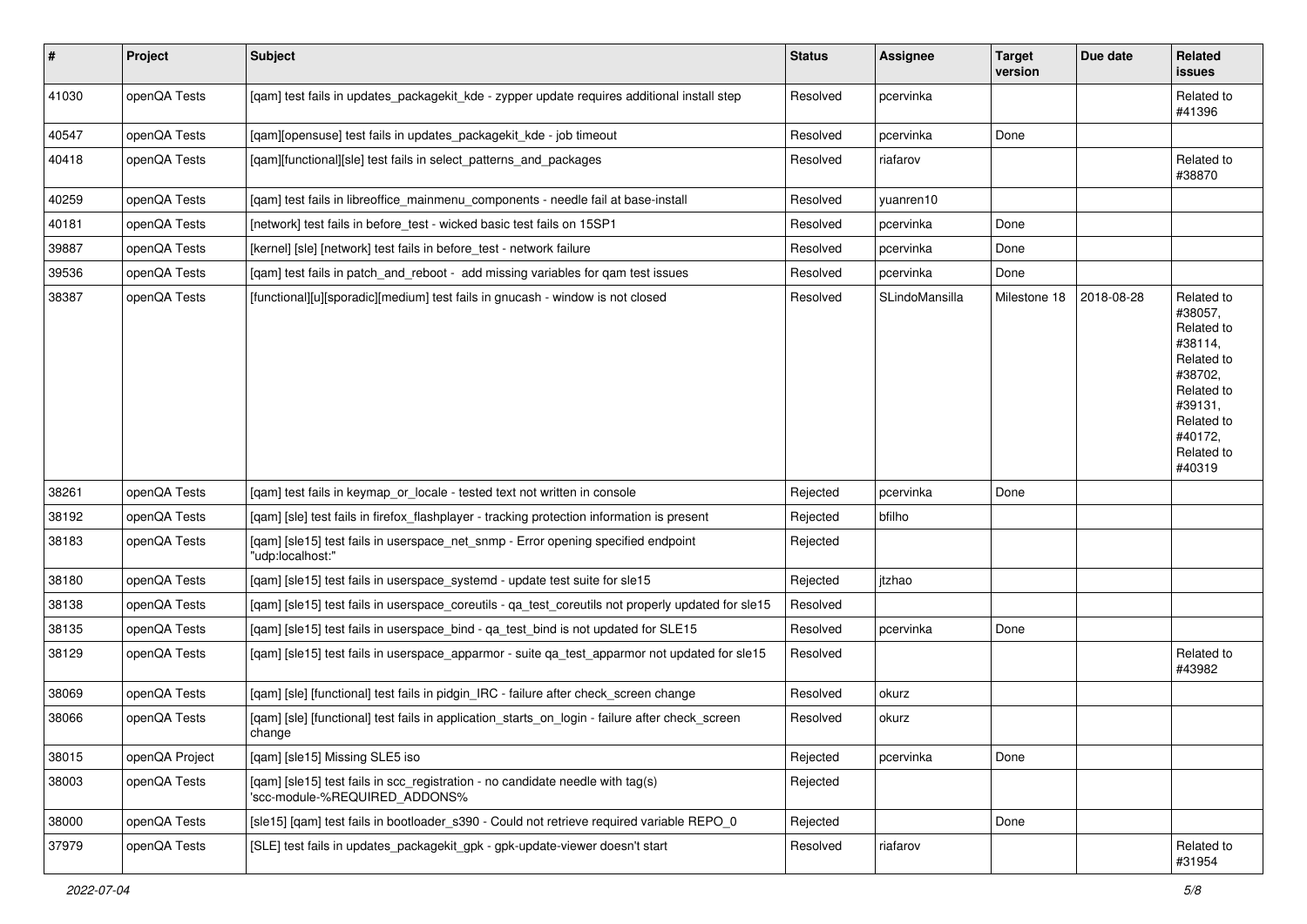| $\vert$ # | <b>Project</b> | <b>Subject</b>                                                                    | <b>Status</b> | <b>Assignee</b> | <b>Target</b><br>version | Due date | <b>Related</b><br>issues                                                  |
|-----------|----------------|-----------------------------------------------------------------------------------|---------------|-----------------|--------------------------|----------|---------------------------------------------------------------------------|
| 37928     | openQA Tests   | [QAM] [SLE 15] Migrate Itp tests in Updates to new runner                         | Resolved      | osukup          |                          |          |                                                                           |
| 37925     | openQA Tests   | [QAM] [SLE 15] Make SLE-HPC product installation compatible with QAM update flow  | Resolved      | pcervinka       | Done                     |          |                                                                           |
| 37438     | openQA Tests   | [gam] test fails in kernel_ltp_fs - issue in ga_testsuite                         | Rejected      | pcervinka       |                          |          |                                                                           |
| 37093     | openQA Tests   | [gam] test fails in evolution mail imap - remove workaround for bsc#1049387       | Resolved      | pcervinka       |                          |          |                                                                           |
| 34693     | openQA Tests   | [gam] test fails in install update - missing INCIDENT PATCH                       | Rejected      | osukup          |                          |          |                                                                           |
| 34288     | openQA Tests   | [gam] test fails in zypper info - zypper info shouldn't be started                | Resolved      | riafarov        |                          |          | Related to<br>#32038                                                      |
| 34258     | openQA Tests   | [qam][sle] test fails in updates_packagekit_gpk                                   | Resolved      |                 |                          |          |                                                                           |
| 34255     | openQA Tests   | [sle] test fails in kdump_and_crash - fail related to ruby2.1-rubygem-nokogiri    | Resolved      | mgriessmeier    |                          |          | Related to<br>#34777                                                      |
| 33643     | openQA Tests   | [gam][ha] test fails in ha cluster init - scp failure                             | Resolved      | pcervinka       |                          |          |                                                                           |
| 33469     | openQA Tests   | [gam] test fails in dstat - clean/update needles for dstat-fileoutput             | Resolved      | pcervinka       |                          |          | Related to<br>#32719                                                      |
| 33451     | openQA Tests   | [qam] test fails in dstat - package not available on SP1                          | Rejected      | pcervinka       |                          |          |                                                                           |
| 32896     | openQA Tests   | [sle] test fails in pdsh slave                                                    | Rejected      | pcervinka       |                          |          |                                                                           |
| 32716     | openQA Tests   | [ga]test fails in shutdown                                                        | Resolved      | pcervinka       |                          |          |                                                                           |
| 32698     | openQA Tests   | [ge-core] Clean /etc/machine-id after image creation                              | <b>New</b>    |                 |                          |          |                                                                           |
| 32434     | openQA Tests   | [gam] - test fails in sle2docker - docker test suites don't clean images properly | Resolved      | pgeorgiadis     |                          |          |                                                                           |
| 32431     | openQA Tests   | [hpc] Missing gnome aarch64 image for ganglia                                     | Resolved      |                 |                          |          |                                                                           |
| 31867     | openQA Tests   | [qam] test fails in partitioning_raid - failures after update to needles          | Resolved      |                 |                          |          | Related to<br>#28955                                                      |
| 31810     | openQA Tests   | [qam] test fails in docker - disable docker tests on sle12-sp1                    | Resolved      | pcervinka       |                          |          |                                                                           |
| 31699     | openQA Tests   | [gam] test fails in scc registration - failing since scc addons update            | Resolved      | osukup          |                          |          |                                                                           |
| 31657     | openQA Tests   | [gam] test fails in runc - conflict between docker-runc and runc                  | Resolved      | pgeorgiadis     |                          |          |                                                                           |
| 31315     | openQA Tests   | [qam] test fails in wireshark - rm command is not fully typed after alt-f4        | Resolved      | pcervinka       |                          |          |                                                                           |
| 31309     | openQA Tests   | [qam] test fails in libreoffice_mainmenu_components - needles should be updated   | Resolved      | pcervinka       |                          |          |                                                                           |
| 31180     | openQA Tests   | [gam] test fails in kernel kexec - migration to systemctl broke the test          | Resolved      | pcervinka       |                          |          |                                                                           |
| 30814     | openQA Tests   | [gam] test fails in yast2 ntpclient - log window is not closed                    | Resolved      | pcervinka       |                          |          |                                                                           |
| 30514     | openQA Tests   | [gam] test fails in java - increase timeout for installation                      | Closed        | pcervinka       |                          |          |                                                                           |
| 30388     | openQA Project | [gam] opengaworker10:4 - worker fail all tests - gemu instances are left behind   | Resolved      | dasantiago      | Done                     |          | Related to<br>#30595,<br>Related to<br>#30700, Has<br>duplicate<br>#31126 |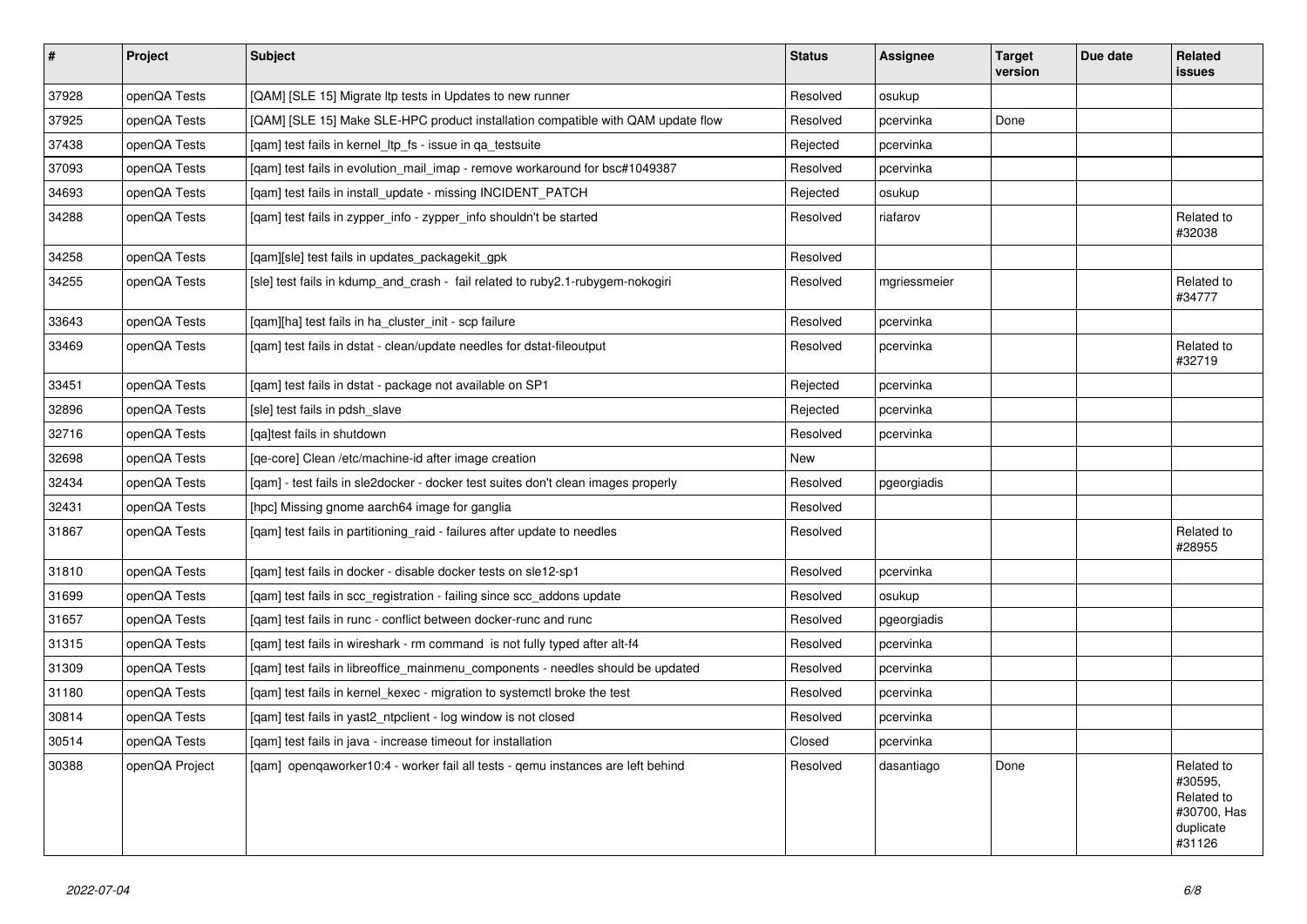| $\vert$ # | Project      | <b>Subject</b>                                                                         | <b>Status</b> | Assignee  | <b>Target</b><br>version | Due date | Related<br><b>issues</b>                                               |
|-----------|--------------|----------------------------------------------------------------------------------------|---------------|-----------|--------------------------|----------|------------------------------------------------------------------------|
| 30219     | openQA Tests | [qam] openqaworker3:8 - DIE can't open qmp                                             | Resolved      |           |                          |          |                                                                        |
| 30127     | openQA Tests | [gam] test fails in application starts on login - dynamic space in needle              | Resolved      | pcervinka |                          |          |                                                                        |
| 30039     | openQA Tests | [gam] test fails in zypper Ir validate - use version utils instead of utils            | Resolved      | pcervinka |                          |          |                                                                        |
| 30033     | openQA Tests | [gam] test fails in libreoffice mainmenu components - ttyS0 permission denied          | Resolved      | okurz     |                          |          | Related to<br>#29940                                                   |
| 28528     | openQA Tests | [gam] test fails in groupwise - package is missing in ibs                              | Resolved      | pcervinka |                          |          |                                                                        |
| 28297     | openQA Tests | [qam] test fails in firefox_developertool - missed click                               | Resolved      | bfilho    |                          |          | Related to<br>#33781                                                   |
| 28291     | openQA Tests | [qam] test fails in firefox_passwd - incorrectly typed password                        | Resolved      | emiura    |                          |          |                                                                        |
| 28288     | openQA Tests | [gam] test fails in firefox headers - missed keys on input                             | Resolved      | coolo     |                          |          |                                                                        |
| 28015     | openQA Tests | [qam] test fails setup - aplay.pm syntax error                                         | Resolved      | riafarov  |                          |          |                                                                        |
| 27994     | openQA Tests | [gam][expedite][sprint 201711.2] test fails in test setup in bmwgemu.pm                | Resolved      | szarate   |                          |          |                                                                        |
| 27910     | openQA Tests | [qam] test fails in patch_and_reboot - many download failures                          | Rejected      |           |                          |          |                                                                        |
| 27901     | openQA Tests | [qam] test fails in evolution_smoke - imap aol not responding                          | Resolved      | pcervinka |                          |          |                                                                        |
| 27618     | openQA Tests | [gam] test fails in firefox java - remote side changed appearance                      | Resolved      | pcervinka |                          |          |                                                                        |
| 27506     | openQA Tests | [qam] test fails in 1_shim_suite - missing repository on dist                          | Resolved      | thehejik  |                          |          |                                                                        |
| 27244     | openQA Tests | [gam] test fails in select patterns and packages - ha pattern is unselected            | Resolved      | pcervinka |                          |          |                                                                        |
| 27205     | openQA Tests | [qam] test fails in setup - failing needles in iscsi support server                    | Resolved      | pcervinka |                          |          |                                                                        |
| 26830     | openQA Tests | [gam] test fails in sle2docker - sles docker image has new name                        | Rejected      | pcervinka |                          |          |                                                                        |
| 25926     | openQA Tests | [qam] test fails in sle2docker                                                         | Resolved      | pcervinka |                          |          |                                                                        |
| 21790     | openQA Tests | [gam] test fails in wireshark - test don't match capturing needle                      | Closed        |           |                          |          |                                                                        |
| 21774     | openQA Tests | [qam] test fails in evolution_mail_imap - test hangs on querying authentication types  | Rejected      | pcervinka |                          |          | Related to<br>#21814,<br>Related to<br>#29357,<br>Related to<br>#29360 |
| 21052     | openQA Tests | [gam] test fails in shotwell export - failure on first launch                          | Resolved      | vsvecova  |                          |          |                                                                        |
| 21048     | openQA Tests | [qam] test fails in tracker_search_in_nautilus - keyboard press is not reaching target | Resolved      | pcervinka |                          |          | Related to<br>#5830                                                    |
| 21046     | openQA Tests | [qam] test fails in tracker_search_in_nautilus - keyboard press is not reaching target | Rejected      |           |                          |          |                                                                        |
| 21038     | openQA Tests | [gam] test fails in bootloader s390 - missing install image on ftp server              | Workable      |           |                          |          | Related to<br>#20904,<br>Blocks #25286                                 |
| 20980     | openQA Tests | [gam] test fails in addon products sle                                                 | Resolved      | riafarov  |                          |          |                                                                        |